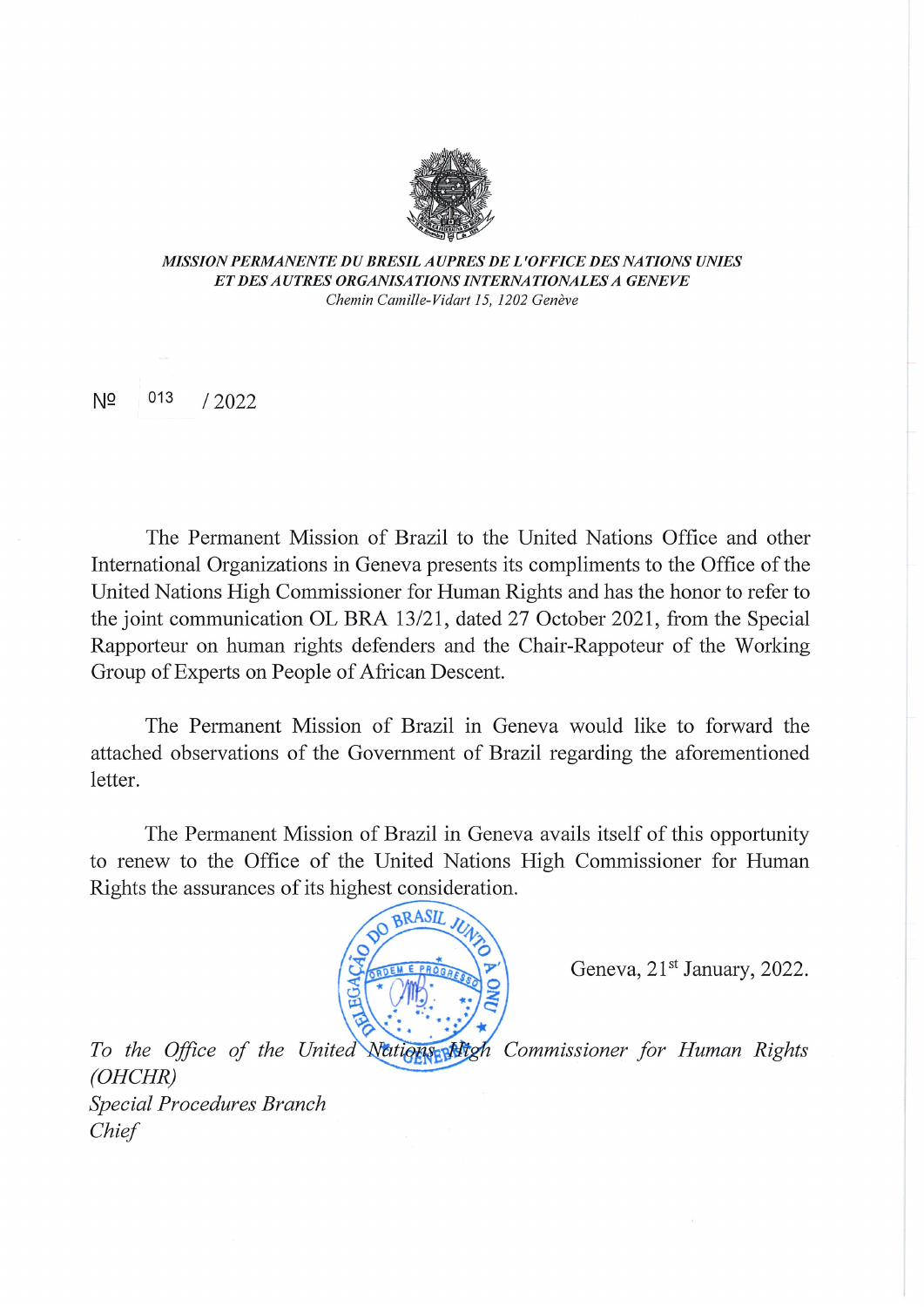## ANNEX

## OBSERVATIONS FROM THE GOVERNMENT OF BRAZIL REGARDING LETTER OL BRA 13/2021 (10/27/2021)

I appreciate the communication AL BRA 13/2021, conceming the situation of human rights defenders Anacleta Pires da Silva, Joércio Pires da Silva and Elias Belfort Pires. On behalf of the Brazilian govemment, I have the honor to convey the following response elements.

2. The State Secretariat of Maranhão reported that, since 2015, there has been threats against the three aforementioned human rights defenders, practiced by people inside and outside the Santa Rosa dos Pretos Quilombola Community, located in the municipality of Itapecuru-Mirim, in that state.

3. The Secretariat also noted that conflicts in the region date back to the 1970s. The sale of lots in the region, including those received from the National Institute of Colonization and Land Reform (INCRA, in Portuguese), has provoked conflicts, which involve farmers and even large enterprises related to railway projects and mining.

4. In order to face this scenario, the State Secretariai of Maranhão implemented, until December 2021, the following measures in view of protecting human rights defenders who work in the region: